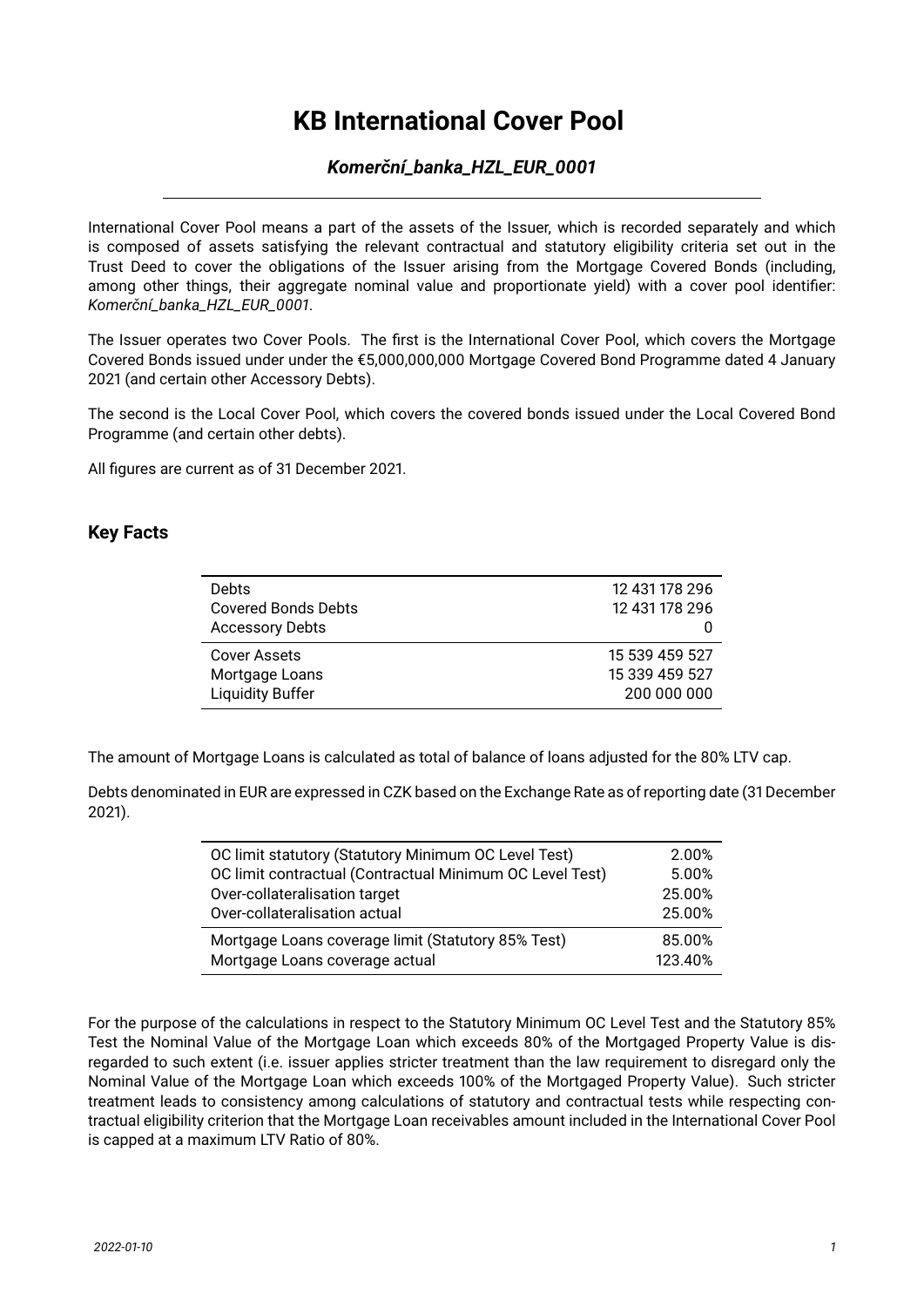#### **Bond List**

| <b>ISIN</b>        | <b>Maturity CCY</b> |     | Rate | Nominal     | Interest Accrued | <b>Bond Debts in CZK</b> |
|--------------------|---------------------|-----|------|-------------|------------------|--------------------------|
| XS2289128162       | 01/2026             |     |      |             | 47.397           | 12 431 178 296           |
| <b>Grand Total</b> |                     | EUR |      | 500 000 000 | 47.397           | 12 431 178 296           |

#### **Cover Pool Loan Overview**

| Number of Mortgage Loans                                                   | 10 160         |
|----------------------------------------------------------------------------|----------------|
| Number of borrowers                                                        | 9961           |
| Number of properties                                                       | 10 4 84        |
| Nominal Value of Mortgage Loans in CZK                                     | 15 700 066 839 |
| Adjusted Value of Mortgage Loans (LTV 80% cap) in CZK                      | 15 339 459 527 |
| Mortgaged Property Value in CZK                                            | 28 557 147 807 |
| Weighted Average of seasoning of Mortgage Loans                            | 4.2 years      |
| Weighted Average of remaining term of Mortgage Loans                       | 22.0 years     |
| Weighted Average of term to interest rate reset of Mortgage Loans          | 4.1 years      |
| Weighted Average Life of Mortgage Loans                                    | 12.1 years     |
| Weighted Average Life of Covered Bonds                                     | 4.1 years      |
| Weighted Average of LTV of Mortgage Loans                                  | 63.17%         |
| Number of Mortgage Loans in Arrears >90 days                               | 0              |
| Loans in Arrears >90 days as % of all loans                                | 0.00%          |
| 10 largest borrowers per Adjusted Value of Mortgage Loans in CZK           | 141 099 866    |
| 10 largest borrowers in % of total Adjusted Value of Mortgage Loans in CZK | 0.92%          |
| Loans to employees per Adjusted loan balance in CZK                        | 0              |
| Loans to employees as % of total                                           | 0.00%          |

Averages of remaining term, interest rate reset and LTV are weighted by the Adjusted Value of Mortgage Loans (LTV 80% cap) adjusted for the 80% LTV test.

For loans where future interest rate has been formally agreed (with bank customer forfeiting the option of early repayment) the *interest reset date* reflects the term of this forward rate agreement.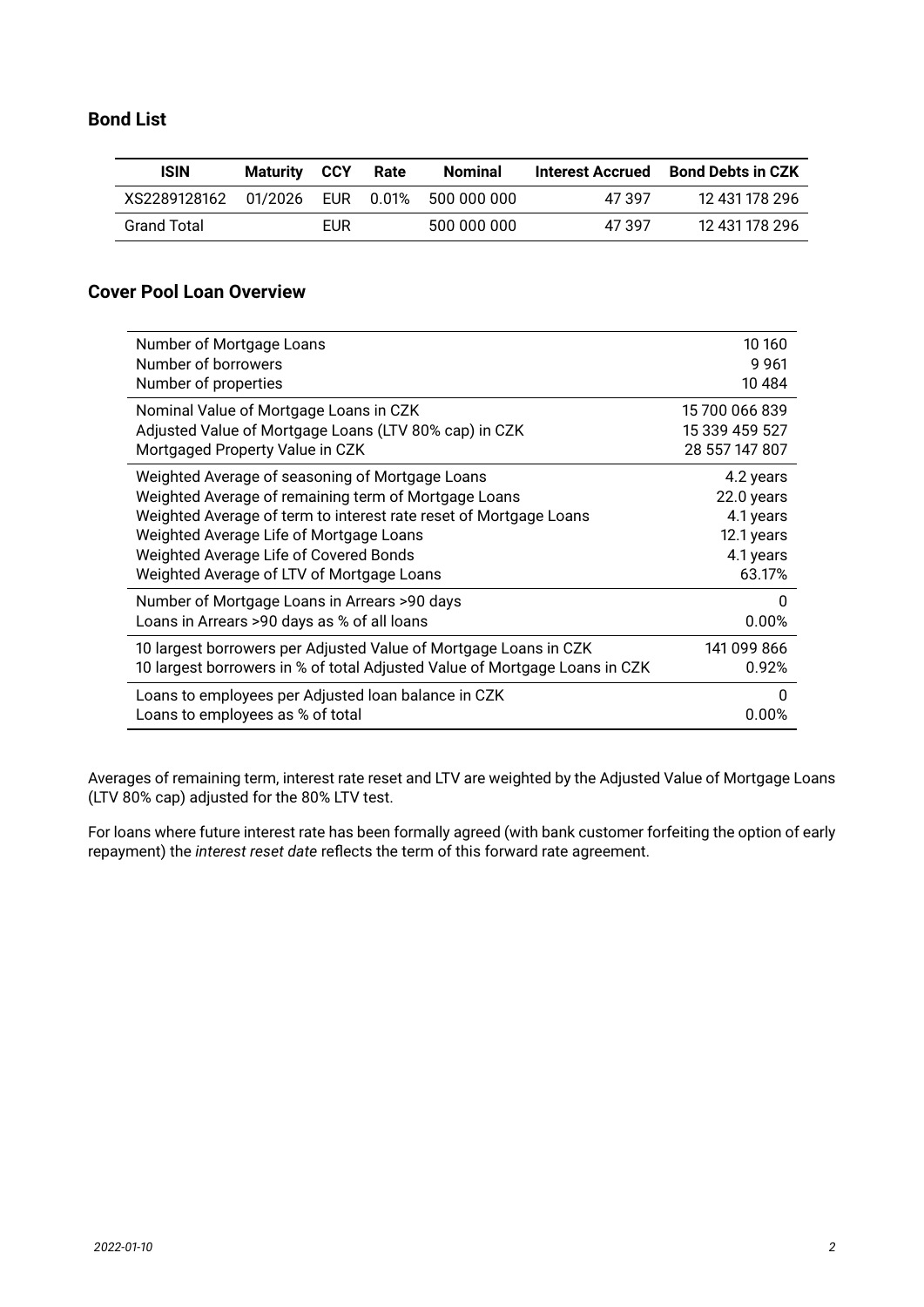All loans meet the Statutory and Contractual Eligibility Criteria:

- There is a first ranking mortgage in favor of the Issuer securing repayment of the relevant Mortgage Loan, which is also not subject to any other security interest of the same or prior ranking or any prior restrictions on disposals unless they cease to exist as a result of repayment of the obligations secured by them from the proceeds of the relevant mortgage loan
- The mortgage loans are governed by Czech law
- The mortgaged property is real property
- The mortgaged property is located in the Czech Republic
- The mortgaged property is residential property
- The mortgage loans are not in default (90+ days in arrears or defaulted under Art. 178 CRR)
- Under each mortgage loan, the maximum amount of secured receivables of the issuer is at least equal to the amount of receivables from that mortgage loan included in the cover pool
- The mortgage loan receivables amount included in the cover pool is capped at a maximum LTV ratio of 80%
- The mortgage loans are all denominated and payable by the relevant borrower in Czech Koruna
- The cover pool does not contain any asset-backed securities
- The relevant borrower has paid at least one installment
- The mortgage loans are fully disbursed
- The mortgage loans are not subject to any state subsidy
- The mortgage loans have been granted to one or more individuals
- There are no employee mortgage loans

#### **Liquidity Buffer Overview**

| <b>ISIN</b>          | Maturitv | Currency | <b>Volume Outstanding</b> | <b>Volume Outstanding in CZK</b> |
|----------------------|----------|----------|---------------------------|----------------------------------|
| CZ0001001945 09/2022 |          | CZK.     | 200 000 000               | 200 000 000                      |
| <b>Grand Total</b>   |          | CZK      | 200 000 000               | 200 000 000                      |

#### **Cover Pool Swaps Overview**

| Counterparty                                                                    | CCY | Amount | Rate | <b>CCY</b> | Amount | Rate | Market Value |
|---------------------------------------------------------------------------------|-----|--------|------|------------|--------|------|--------------|
| SOCIETE GENERALE (SG EUR 500 000 000 0.01% CZK 13 080 000 000 1.09% 704 230 083 |     |        |      |            |        |      |              |

Amount in CZK is based on actual Exchange Rate as of trade date (13 January 2021).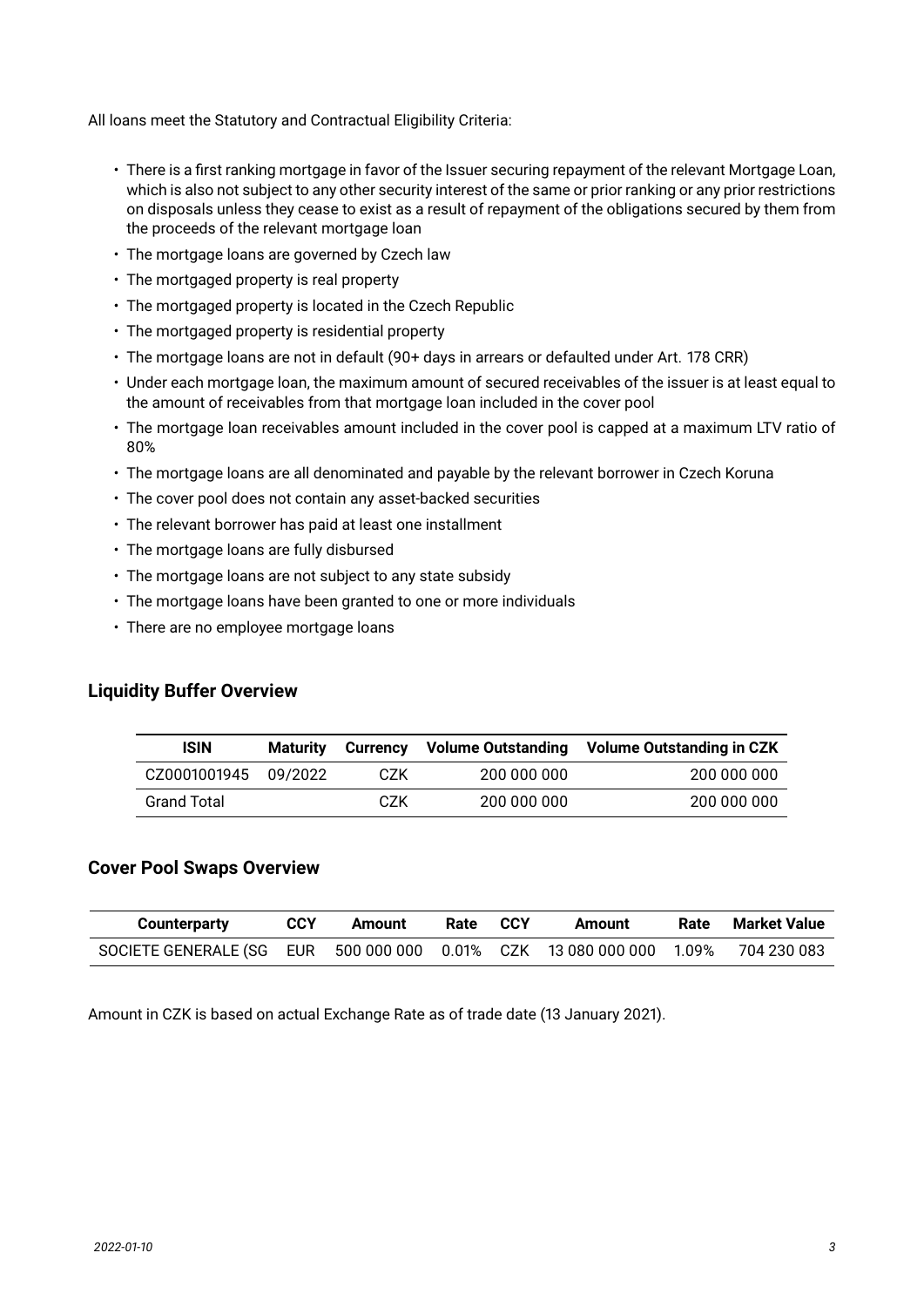#### **Loan Product Range**

| <b>Mortgage Loan Purpose</b> | Number of<br><b>Mortgage Loans</b> | <b>Adjusted Value of Mortgage</b><br>Loans (LTV 80% cap) in CZK | %       |
|------------------------------|------------------------------------|-----------------------------------------------------------------|---------|
| Purchase                     | 6 3 5 8                            | 10 983 078 011                                                  | 71.60%  |
| Construction                 | 412                                | 609 971 115                                                     | 3.98%   |
| Reconstruction               | 754                                | 550 087 438                                                     | 3.59%   |
| Refinancing                  | 1 811                              | 2 417 547 594                                                   | 15.76%  |
| Others                       | 825                                | 778 775 369                                                     | 5.08%   |
| <b>Grand Total</b>           | 10 160                             | 15 339 459 527                                                  | 100.00% |

#### **Impact of COVID-19 Moratorium on Loans**

| Loans in COVID-19 moratorium per Adjusted Ioan balance in CZK |       |
|---------------------------------------------------------------|-------|
| Loans in COVID-19 moratorium as % of total                    | 0.00% |

#### **Cover Pool Loan Detail**

Loan Assets only; overview of Liquid Assets is given separately.



# Mortgage Loans Contractual Maturity Profile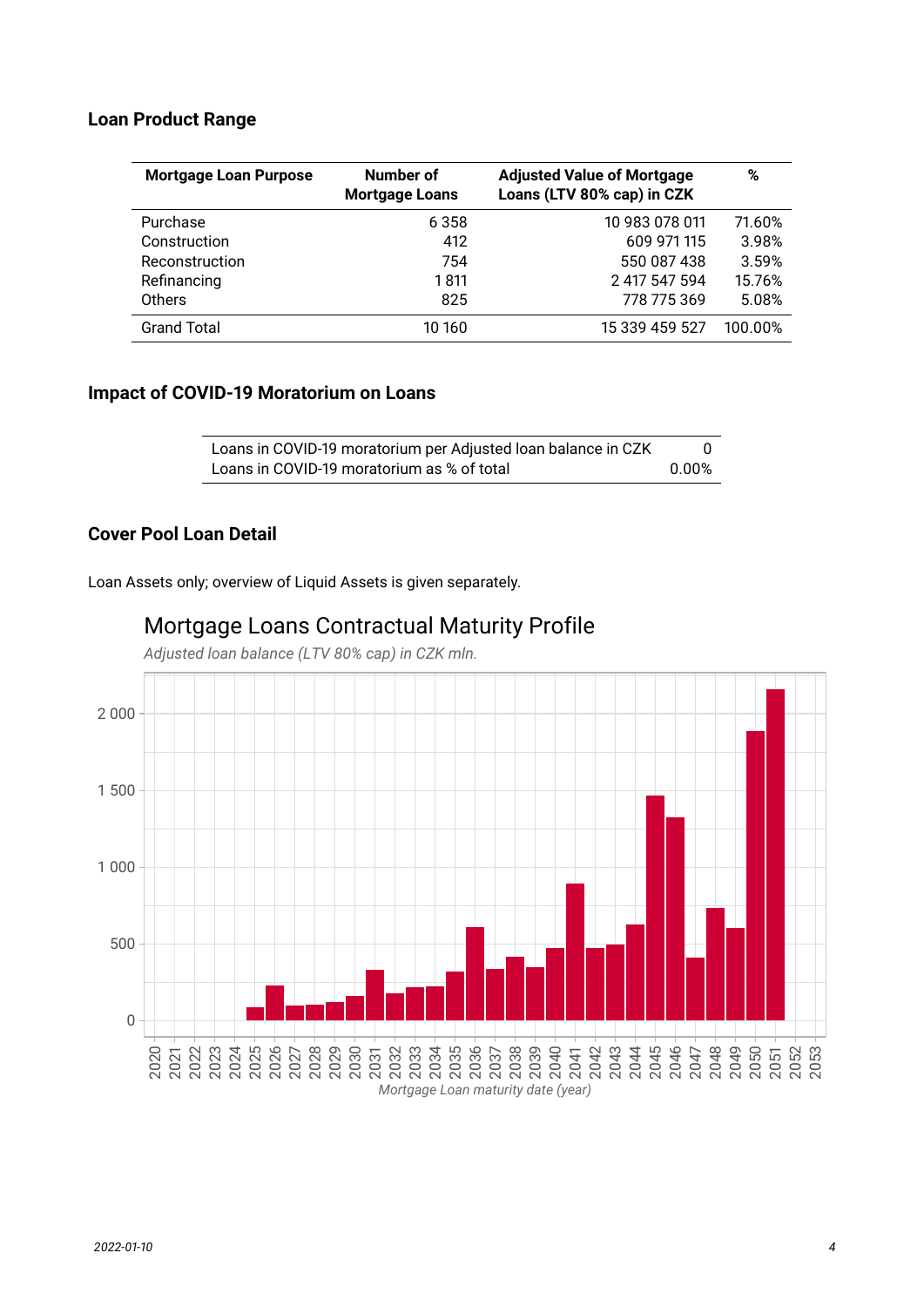

## Mortgage Loans Interest Rate Reset Profile

### Mortgage Loans Seasoning Profile

*Adjusted loan balance (LTV 80% cap) in CZK mln.*

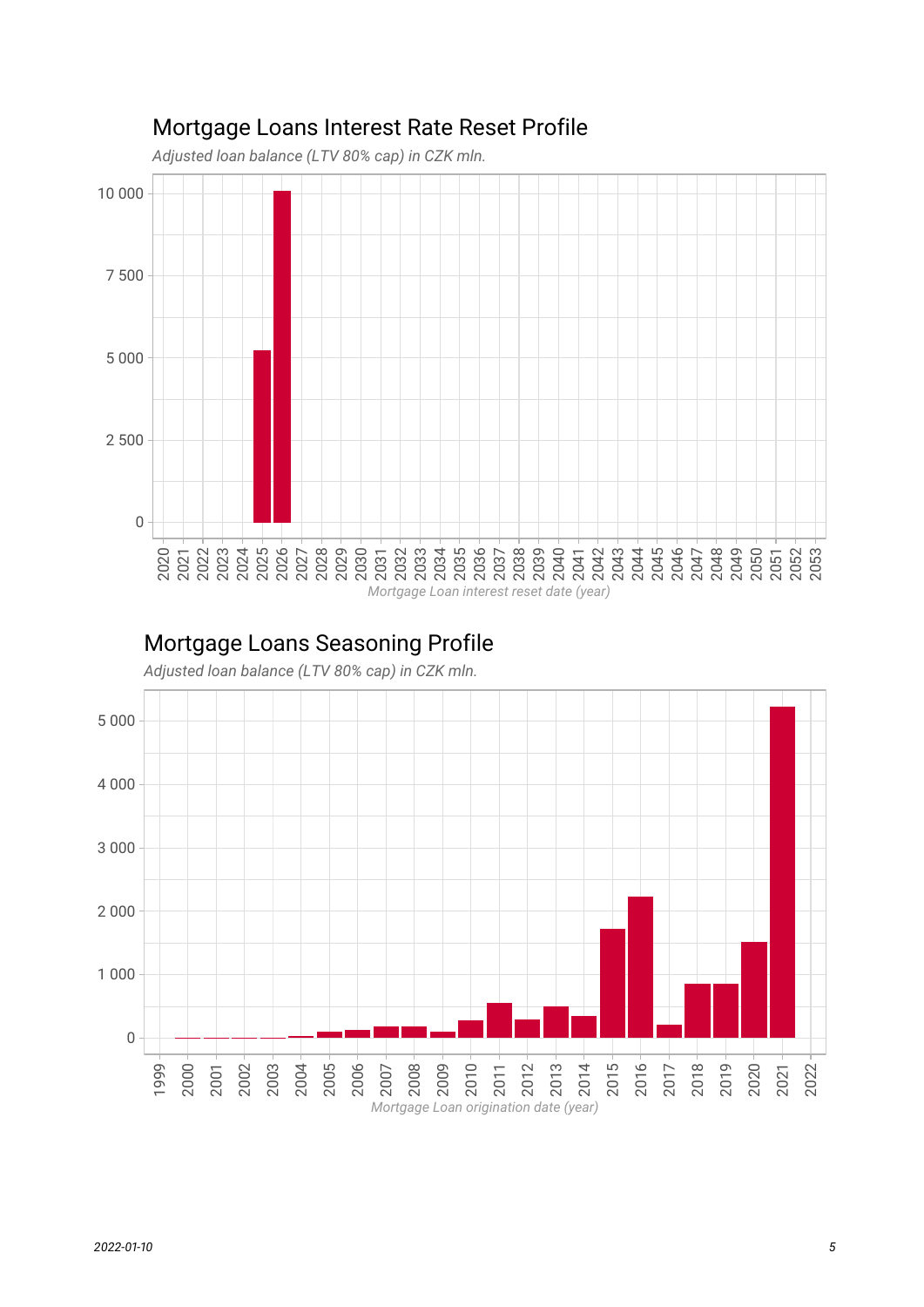

## Mortgage Loans Contractual Amortization Profile

*Projected End of Year Mortgage Loan balance in CZK mln.*

| Interest rate range | <b>Number of loans</b> | <b>Balance</b> | %       |
|---------------------|------------------------|----------------|---------|
| $0\% - 2\%$         | 2903                   | 5908375131     | 38.52%  |
| $2\% - 3\%$         | 6859                   | 9 067 733 479  | 59.11%  |
| $3\% - 5\%$         | 392                    | 358 758 565    | 2.34%   |
| $5\% - 7\%$         | 6                      | 4 592 352      | 0.03%   |
| <b>Grand Total</b>  | 10 160                 | 15 339 459 527 | 100 00% |

| LTV range          | <b>Number of loans</b> | <b>Balance</b> | %       |
|--------------------|------------------------|----------------|---------|
| $0\%$ - $40\%$     | 2 7 3 2                | 2070365808     | 13.50%  |
| $40\% - 50\%$      | 1147                   | 1503860439     | 9.80%   |
| $50\% - 60\%$      | 1190                   | 1893168854     | 12.34%  |
| $60\% - 70\%$      | 1495                   | 2 586 343 057  | 16.86%  |
| $70\% - 80\%$      | 3.596                  | 7 285 721 368  | 47.50%  |
| <b>Grand Total</b> | 10 160                 | 15 339 459 527 | 100 00% |

| <b>Nominal balance range</b> | <b>Number of loans</b> | <b>Balance</b> | %       |
|------------------------------|------------------------|----------------|---------|
| $0 - 1000000$                | 4 669                  | 2 622 887 612  | 17.10%  |
| $1000000 - 2000000$          | 3 0 3 1                | 4 256 373 349  | 27.75%  |
| $2000000 - 3000000$          | 1252                   | 2 997 458 175  | 19.54%  |
| more                         | 1 2 0 8                | 5462740391     | 35.61%  |
| <b>Grand Total</b>           | 10 160                 | 15 339 459 527 | 100 00% |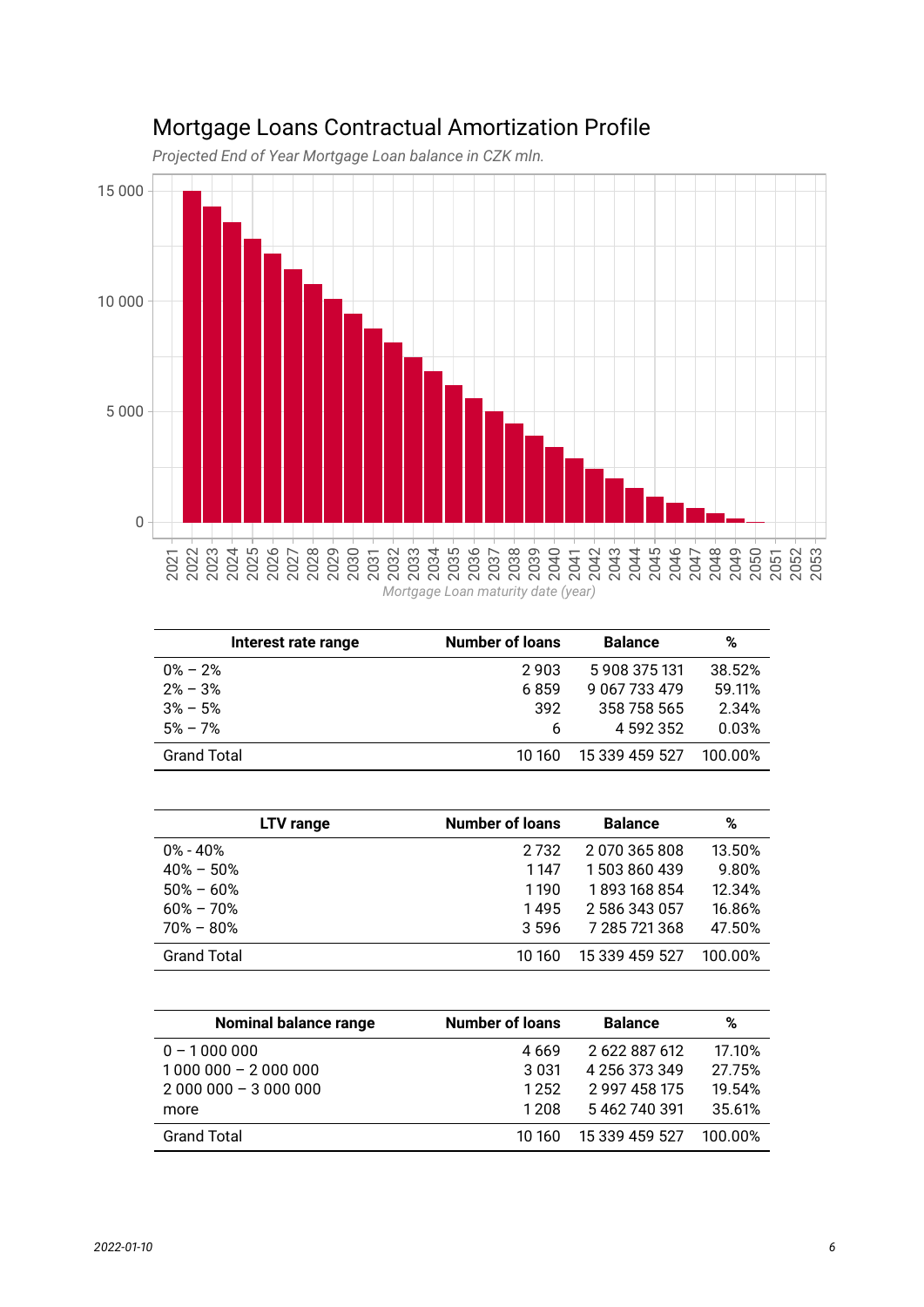| Loan seasoning     | <b>Number of loans</b> | <b>Balance</b> | %       |
|--------------------|------------------------|----------------|---------|
| up to 12 months    | 1968                   | 5 232 280 062  | 34.11%  |
| 12 to 24 months    | 635                    | 1516743576     | 9.89%   |
| 24 to 36 months    | 485                    | 852 255 321    | 5.56%   |
| 36 to 60 months    | 654                    | 1063 798 548   | 6.94%   |
| 60 months and more | 6418                   | 6 674 382 021  | 43.51%  |
| <b>Grand Total</b> | 10 160                 | 15 339 459 527 | 100.00% |

| <b>Residual life</b> | <b>Number of loans</b> | <b>Balance</b> | %       |
|----------------------|------------------------|----------------|---------|
| 3 to 4 years         | 231                    | 86 061 182     | 0.56%   |
| 4 to 5 years         | 549                    | 230 710 130    | 1.50%   |
| 5 to 10 years        | 1149                   | 812 664 069    | 5.30%   |
| $10+$ years          | 8 2 3 1                | 14 210 024 145 | 92.64%  |
| <b>Grand Total</b>   | 10 160                 | 15 339 459 527 | 100.00% |

| <b>Arrears</b>     | <b>Number of loans</b><br><b>Balance</b> |                | %       |
|--------------------|------------------------------------------|----------------|---------|
| paid to term       | 10 130                                   | 15 303 391 681 | 99.76%  |
| 1 to 30 days       | 27                                       | 30 174 916     | 0.20%   |
| 30 to 60 days      |                                          | 5892931        | 0.04%   |
| <b>Grand Total</b> | 10 160                                   | 15 339 459 527 | 100.00% |

### **Geographical Concentration**

| <b>Region</b>        | <b>Number of properties</b> | <b>Mortgaged Property Value</b> | %       |
|----------------------|-----------------------------|---------------------------------|---------|
| Hlavní mesto Praha   | 1345                        | 6 292 320 603                   | 22.03%  |
| Jihoceský kraj       | 547                         | 1291800462                      | 4.52%   |
| Jihomoravský kraj    | 1180                        | 3 592 862 723                   | 12.58%  |
| Karlovarský kraj     | 366                         | 559 143 493                     | 1.96%   |
| Kraj Vysocina        | 446                         | 929 150 979                     | 3.25%   |
| Královéhradecký kraj | 514                         | 1029 838 739                    | 3.61%   |
| Liberecký kraj       | 422                         | 956 488 309                     | 3.35%   |
| Moravskoslezský kraj | 1030                        | 2 2 9 5 5 6 4 5 6 1             | 8.05%   |
| Olomoucký kraj       | 575                         | 1157455389                      | 4.05%   |
| Pardubický kraj      | 565                         | 1 197 107 112                   | 4.19%   |
| Plzenský kraj        | 627                         | 1449 385 459                    | 5.08%   |
| Stredoceský kraj     | 1637                        | 5 339 482 308                   | 18.70%  |
| Ústecký kraj         | 696                         | 1 233 893 775                   | 4.32%   |
| Zlínský kraj         | 534                         | 1 229 653 897                   | 4.31%   |
| <b>Grand Total</b>   | 10 4 84                     | 28 557 147 807                  | 100.00% |